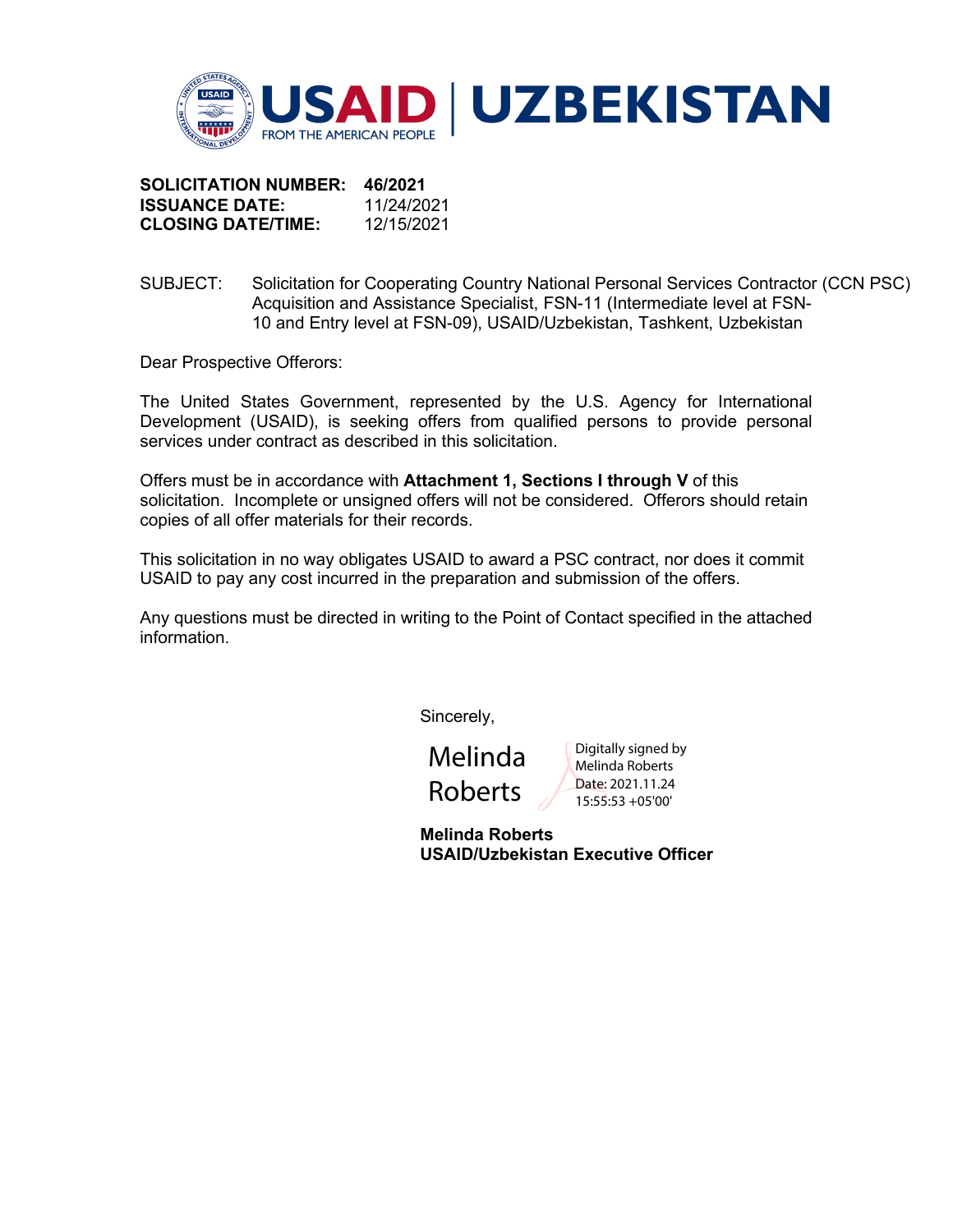## ATTACHMENT TO SOLICITATION NO. 46/2021

#### **I. GENERAL INFORMATION**

| 1. SOLICITATION NO.:<br>2. ISSUANCE DATE:<br>3. CLOSING DATE/TIME FOR<br><b>RECEIPT OF OFFERS:</b> | 46/2021<br>11/24/2021<br>12/15/2021 (6 p.m. Tashkent Time)                                                                                                                                                                                                                                                                                                                       |
|----------------------------------------------------------------------------------------------------|----------------------------------------------------------------------------------------------------------------------------------------------------------------------------------------------------------------------------------------------------------------------------------------------------------------------------------------------------------------------------------|
| 4. POINT OF CONTACT:                                                                               | USAID/Central Asia Human Resources Office, e-mail:<br><b>CentralAsiaJobs@usaid.gov</b> (with autoreply) and/or<br>almatyhr@usaid.gov                                                                                                                                                                                                                                             |
| 5. POSITION TITLE:                                                                                 | <b>Acquisition and Assistance Specialist</b>                                                                                                                                                                                                                                                                                                                                     |
| 6. MARKET VALUE:                                                                                   | $$43,589 - $56,529$ gross per annum equivalent to FSN-11<br>\$39,706 - \$51,486 gross per annum equivalent to FSN-10<br>\$28,209 - \$36,529 gross per annum equivalent to FSN-09<br>(incl. allowance)<br>In accordance with AIDAR Appendix J and the Local<br>Compensation Plan of USAID/Uzbekistan.<br>Final compensation will be negotiated within the listed<br>market value. |
| 7. PERIOD OF PERFORMANCE: Full-time: 40 hours per week                                             |                                                                                                                                                                                                                                                                                                                                                                                  |
| 8. PLACE OF PERFORMANCE:                                                                           | USAID/Uzbekistan, Tashkent, Uzbekistan<br>with possible travel                                                                                                                                                                                                                                                                                                                   |
| 9. ELIGIBLE OFFERORS:                                                                              | AII HOST COUNTRY NATIONALS                                                                                                                                                                                                                                                                                                                                                       |
| 10. SECURITY LEVEL REQUIRED: FSN SBU                                                               |                                                                                                                                                                                                                                                                                                                                                                                  |
| <b>11. STATEMENT OF DUTIES:</b>                                                                    |                                                                                                                                                                                                                                                                                                                                                                                  |

### **MAJOR DUTIES AND RESPONSIBILITIES:**

This position is established as the Acquisition and Assistance Specialist "Ladder" position, which includes positions at the FSN-09, FSN-10 and the full performance level of FSN-11.

#### **At the full performance level, the CCN PSC will perform the following general duties:**

a. The Specialist (Full Performance Level/FPL) is responsible for providing professional level acquisition and assistance (A&A) support to Mission Technical Offices, DO Teams, and any designated regional clients. USAID programs are diverse and multi-sectoral. The Specialist is required to guide designated Technical Offices, and/or DO Teams, through acquisition and assistance processes to support a variety of activities. These activities are implemented through complex A&A mechanisms, including but not limited to purchase orders, competitively negotiated contracts, task orders, cooperative agreements, Interagency Agreements (IAA), and sole source or limited competition awards, requiring the Specialist to be expert with regard to the full range of USAID instruments. The Specialist coordinates the development of A&A objectives for assigned portfolios, taking primary responsibility for all phases of the A&A process for complex actions. The Specialist performs complete A&A transactions for complex activities. The Specialist provides guidance and mentoring to junior-level staff, trainees, procurement technicians, and assistants on basic principles of USG and USAID acquisition, assistance, general A&A management, A&A policy direction, new/changed procurement policies, etc., as required. The Specialist is eligible for temporary duty (TDY) travel to the US, or to other Missions abroad, to participate in the "Foreign Service National" Fellowship Program, in accordance with USAID policy.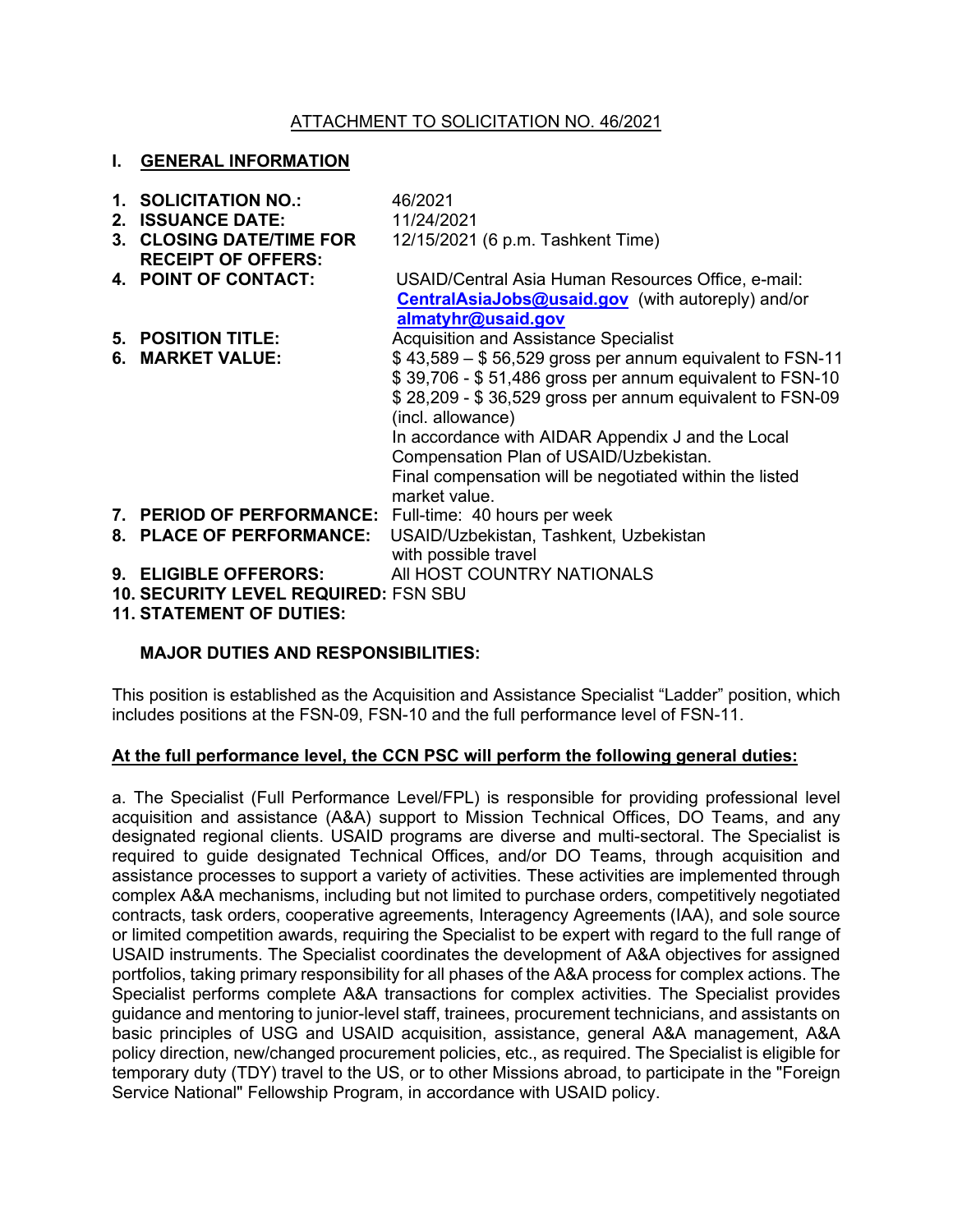b. The Specialist (FPL) must fully understand the USG laws, regulations, policies and procedures governing each type of A&A mechanism, and to apply these requirements to make recommendations to the supervisor regarding the appropriate instrument type for the situation at hand. The Specialist works independently in the selection of the appropriate A&A instrument types to meet the Mission's needs, and accurately applies United States Government (USG) A&A laws, regulations, policies, and procedures governing each type of instrument. The Specialist has an advanced knowledge of the procedures for acquisition of goods, for managing personal services and non-personal services contracting actions, and managing and awarding assistance agreements.

c. The Specialist (FPL) performs his/her assignments independently, seeking the guidance of the Contracting/Agreement Officer (CO/AO) for the most complex activities. The Specialist works directly with technical specialists/activity managers in DO Teams throughout the Mission and/or the Region, assisting in the preparation of annual A&A plans, clear and concise statements of work/statements of objectives/program descriptions, etc., and supporting documentation. The Specialist provides well supported guidance to technical specialists/activity managers pertaining to their A&A-related responsibilities and procedures.

#### Specific duties include:

i. Pre-Award Duties: The Specialist assists the Technical/DO Teams with A&A planning and advises on the selection of the appropriate A&A mechanisms to achieve program objectives. The Specialist collects and analyzes data, and prepares and updates tracking tools in order to monitor pending actions; works with clients to assist in the preparation of justifications, waivers, deviations, and other necessary approvals, as needed; and, reviews GLAAS Requisitions (REQs) for completeness and clarity before endorsing them to the CO/AO. The Specialist conducts preaward activities for highly complex competitive solicitations, assisting technical personnel in the preparation of required descriptions of proposed activities, including SOWs, specifications, and program descriptions. The Specialist applies a high degree of judgment and analysis when deciding among and between competing and often conflicting regulations and objectives, where the activities involved include multi-million-dollar issues, often with significant political and/or legal implications.

The Specialist works with the requiring office to develop evaluation criteria and determine the extent of advertising required. The Specialist prepares Requests for Proposal and Notices of Funding Opportunities for review by the CO/AO. The Specialist ensures compliance with FAR and AIDAR advertisement requirements, including publication of synopses and solicitations. The Specialist responds to offeror/applicant questions during the proposal submission phase; and, determines the need for, and prepares, clarifying amendments as required for solicitation documents. As necessary, the Specialist holds pre-bid or consultative meetings with potential partners to fully explain the Agency's needs, and discusses solicitation documents. The Specialist evaluates applications and offers for responsiveness to particular solicitations, guides DO Teams in the review of the applications or proposals, and obtains reports and references, ensuring that any past performance of the offeror is relevant and of a high quality. The Specialist develops prenegotiation cost objectives for approval by the CO/AO. The Specialist performs analysis of cost issues, considering economic conditions and factors of material, labor, and transportation costs; examines cost and pricing data submitted by offerors, to substantiate direct and indirect costs and profit; determines reasonableness of costs submitted; ensures data provided is consistent with USAID requirements on eligible geographic sources, and that salary structures are consistent with Agency policy; and, identifies circumstances that may require a waiver/deviation. The Specialist analyzes cost proposals and technical scores from technical evaluation committees; and, based on the analysis, makes a recommendation to the Contracting Officer/Regional Contracting Officer to establish the competitive range.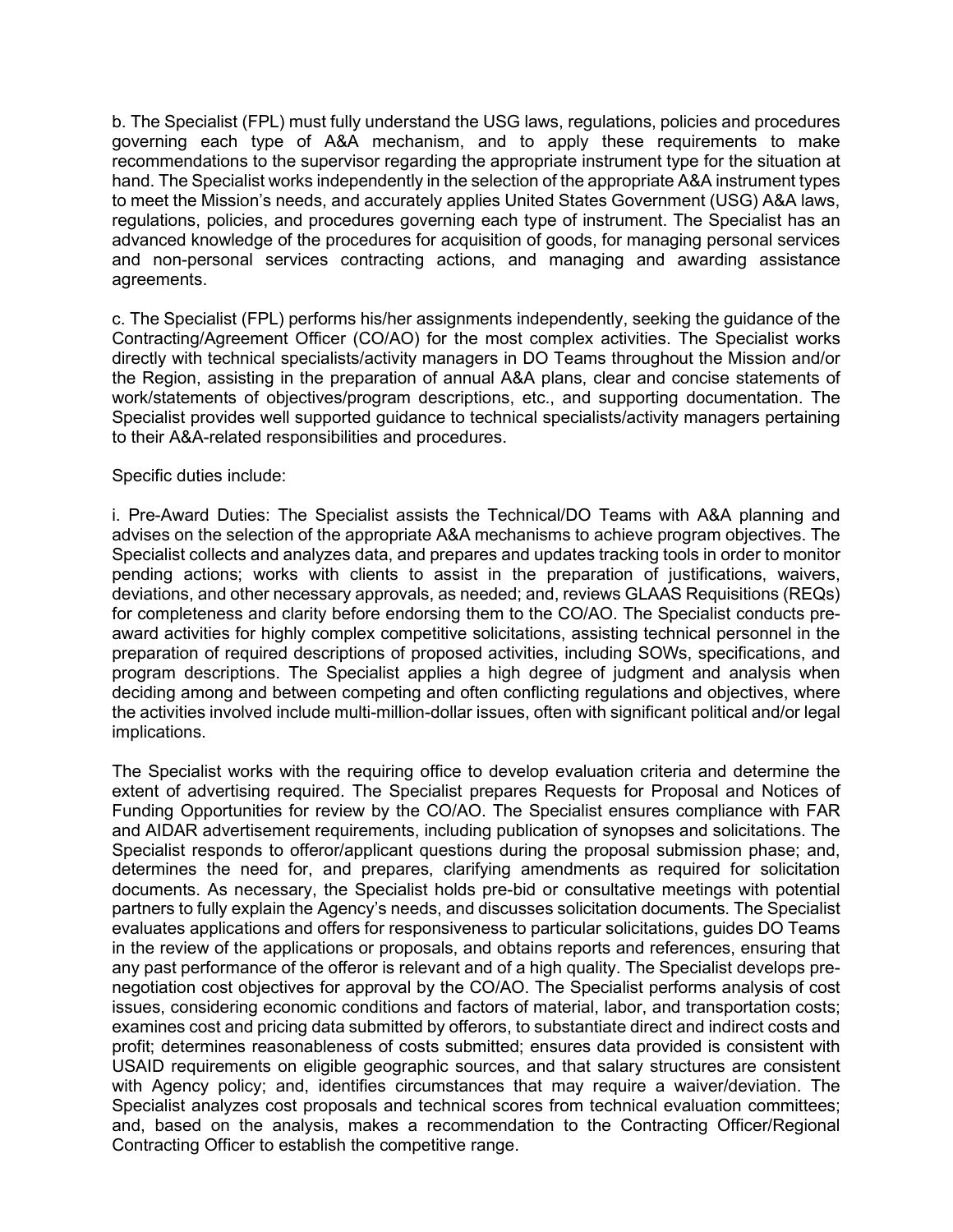The Specialist negotiates with potential awardees; documents negotiations in writing; recommends the selected contractor/recipient; and, prepares contract files to include making required certifications and determinations necessary for each A&A action. The Specialist leads pre-award assessment surveys of potential contractors or recipients, ensuring that offerors have adequate management, accounting, personnel, and procurement systems, and appropriate corporate leadership, resources, and quality control systems to satisfactorily carry out contracts, in order to ensure eligibility prior to an award being made. The Specialist prepares award documents that accurately reflect all discussions and provisions relevant to the type of award mechanism to be implemented. The Specialist organizes and conducts orientation meetings with selected contractors, to ensure that mobilization efforts will be conducted efficiently, and that all terms and conditions of A&A instruments are clear and well-understood by all parties. The Specialist provides support in debriefings to unsuccessful offerors.

ii. Post-Award Duties: The Specialist monitors performance as required by the terms and conditions of the award, through reviews of performance and reviews of financial reports. The Specialist administers the awards in his/her assigned developmental portfolio, monitoring funding levels and preparing incremental funding modifications; works with CO/AO and CORs/AORs to assure targets/milestones are set and being met (or that remedial action is taken), and that the overall goals of the activity are met. The Specialist ensures timely submission of technical progress reports, and works with the COR to develop Contractor Performance Assessment Reports (CPARs) that are consistent with implementation progress and performance; makes periodic visits to contractor work sites, and represents the Office at performance-related meetings; assists any client Missions to develop appropriate indicators for work plans and contract documents; ensures contractors are fully compliant with performance standards contained in the Contract, and seeks corrective action in cases of non-compliance; expedites Change Orders or revisions when circumstances require it; and, issues 'show cause' or 'cure notices,' and/or recommends termination of contracts for default or for convenience, and negotiates termination settlements.

The Specialist analyzes and takes action to resolve procurement system review and audit findings, such as cost items questioned or unresolved; supports recommendations with detailed analysis of each cost, category, or element as necessary; prepares necessary documents to resolve all aspects of audits, questioned or ineligible costs, and accounting issues; and, presents documentation to the CO/AO for signature.

iii. Award Closeout: The Specialist reviews completed (after physical completion) contract files to determine that all contractual actions are satisfied, and that there are no pending administrative actions to be resolved; ensures that all file documents are signed, that there are no litigation actions pending, and that the contract is complete in every respect and ready to be closed; and, ensures that contracts nearing anniversaries or completion have a completed performance report from the COR/AOR, and submits reports to the Contractor for comment. The Specialist conducts closeout of acquisition and assistance awards (i.e., contracts, task orders, grants, cooperative agreements) after completion. This includes ensuring contract audits are conducted in a timely manner, preparing performance documentation, and resolving outstanding issues noted in audits.

### **At the intermediate level, the CCN PSC will perform the following general duties**:

a. The Specialist (Intermediate Level/IL) is responsible for providing acquisition and assistance (A&A) support to Mission Technical Offices, DO Teams, and any designated regional clients. USAID programs are diverse and multi-sectoral. The Specialist is required to provide assistance with acquisition and assistance processes to designated Technical Offices, and/or DO Teams,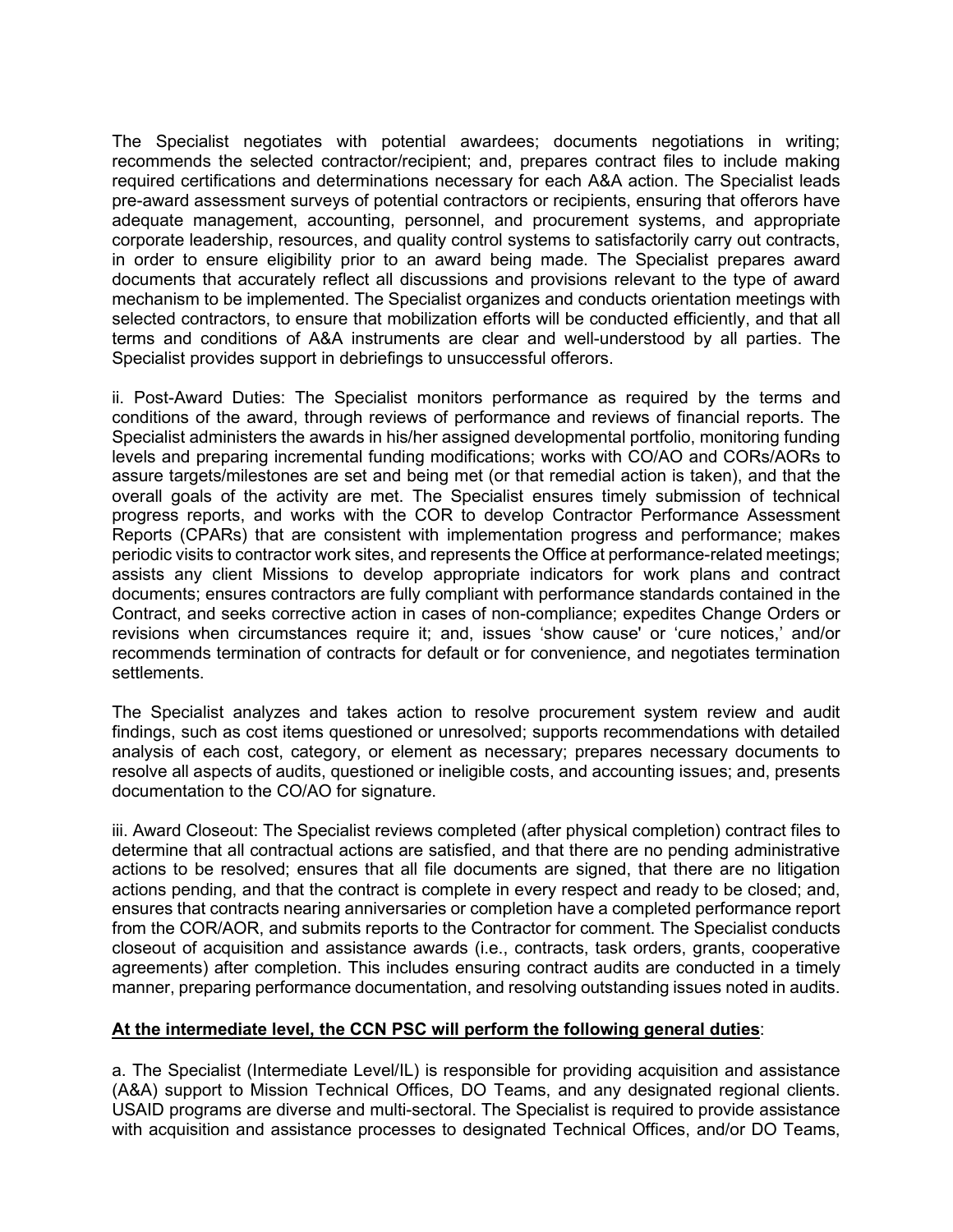and to support a variety of activities. These activities are implemented through complex A&A mechanisms, including but not limited to purchase orders, competitively negotiated contracts, task orders, cooperative agreements, Interagency Agreements (IAA), and sole source or limited competition awards, requiring the Specialist to become familiar with the full range of USAID instruments. Assignments are designed to provide more advanced experience with the intent that the Specialist will be responsible for all phases of the A&A process for complex actions in the future. The Specialist performs complete A&A transactions for activities involving moderate complexities. The Specialist is eligible for temporary duty (TDY) travel to the US, or to other Missions abroad, to participate in the "Foreign Service National" Fellowship Program, in accordance with USAID policy.

b. The Specialist (IL) must understand the USG laws, regulations, policies and procedures governing each type of A&A mechanism, and apply these requirements to make recommendations to the supervisor or higher level Specialist/Officer regarding the appropriate instrument type for the situation at hand. The Specialist is assigned work in such a manner as to enhance the knowledge and skills of the individual to work independently in the selection of the appropriate A&A instrument types to meet the Mission's needs, and to accurately apply United States Government (USG) A&A laws, regulations, policies, and procedures governing each type of instrument. The Specialist should have an operating knowledge of the procedures for acquisition of goods, for managing personal services and non-personal services contracting actions, and managing and awarding assistance agreements.

c. The Specialist (IL) performs his/her assignments semi-independently, seeking the guidance of higher-level Specialists/Officers for more complex activities. The Specialist works directly with technical specialists/activity managers in DO Teams throughout the Mission and/or the Region, assisting in the preparation of annual A&A plans, clear and concise statements of work/statements of objectives/program descriptions, etc., and supporting documentation. The Specialist provides well supported guidance to technical specialists/activity managers pertaining to their A&A-related responsibilities and procedures.

Specific duties include:

i. Pre-Award Duties: The Specialist assists the Technical/DO Teams with A&A planning, and advises on the selection of the appropriate A&A mechanisms to achieve program objectives. The Specialist collects and analyzes data, and prepares and updates tracking tools in order to monitor pending actions; works with clients to assist in the preparation of justifications, waivers, deviations, and other necessary approvals, as needed; and, reviews GLAAS Requisitions (REQs) for completeness and clarity before endorsing them to higher-level Specialists/Officers. With limited assistance, the Specialist conducts pre-award activities for moderately complex competitive solicitations, assisting technical personnel in the preparation of required descriptions of proposed activities, including SOWs, specifications, and program descriptions.

The Specialist advises on the adequacy of evaluation criteria and the extent of advertising required. The Specialist prepares Requests for Proposal and Notices of Funding Opportunities for review by higher-level Specialists/Officers. The Specialist, with assistance as necessary from higher-level Specialists/Officers, ensures compliance with FAR and AIDAR advertisement requirements, including publication of synopses and solicitations. The Specialist assists in the development of pre-negotiation cost objectives in conjunction with the CO/AO or higher level Specialist; recommends the competitive range; negotiates with potential awardees with guidance from higher-level Specialists/Officers; documents negotiations in writing; assists in technical and cost evaluations; recommends the selected contractor and prepares contract files to include making required certifications and determinations necessary for each A&A action. The Specialist works with higher-level Specialists/Officers on pre-award assessment surveys of potential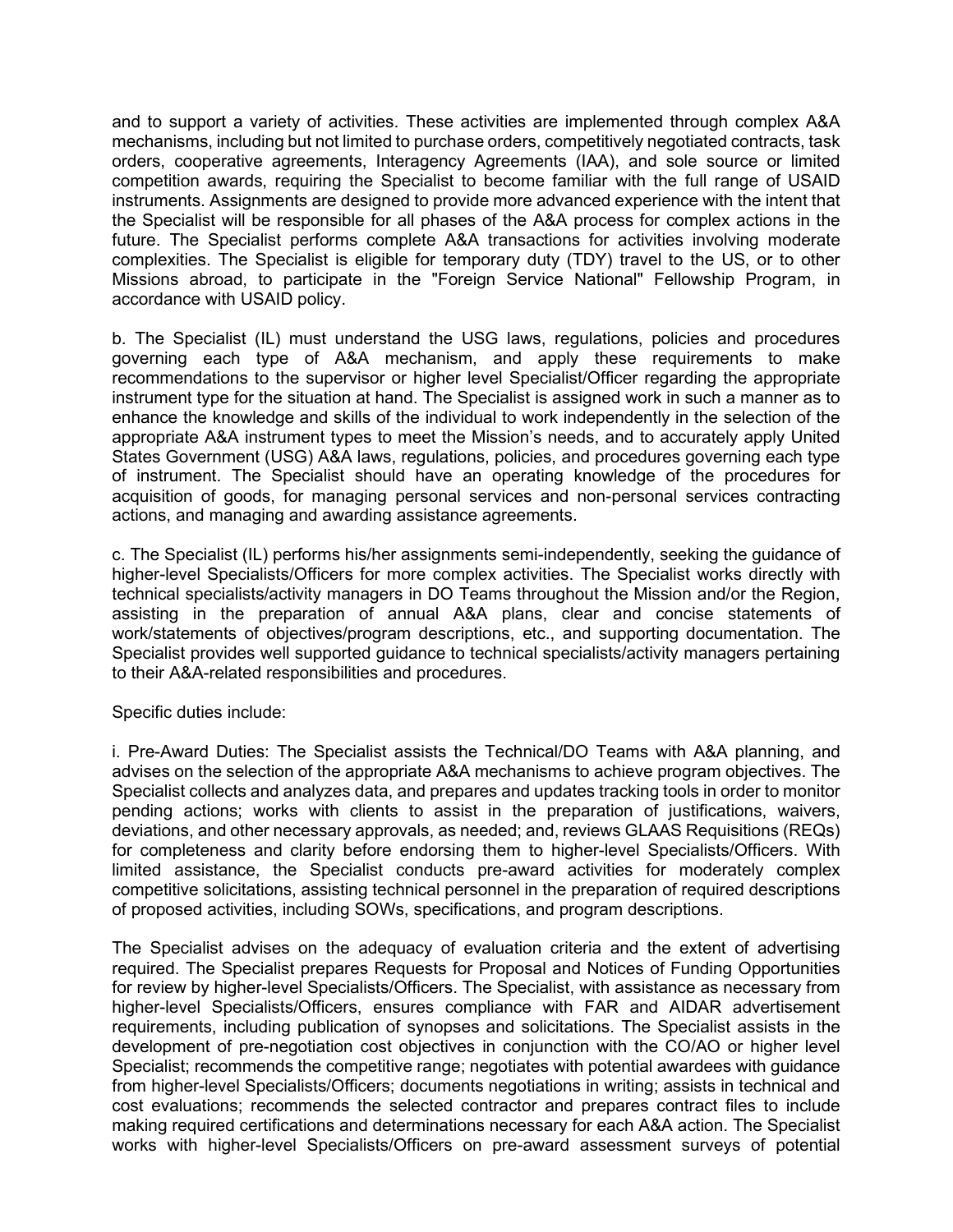contractors or recipients in order to ensure eligibility prior to an award being made. The Specialist, with limited assistance, prepares award documents that accurately reflect all discussions and provisions relevant to the type of award mechanism to be implemented.

ii. Post-Award Duties: The Specialist monitors performance as required by the terms and conditions of the award, through reviews of performance and reviews of financial reports. The Specialist administers the awards in his/her assigned developmental portfolio, monitoring funding levels and preparing incremental funding modifications; and, with assistance as needed from higher-level Specialists/Officers, works with CO/AO Teams/CORs/AORs to assure targets/milestones are set and being met (or that remedial action is taken), and that the overall goals of the program/project/activity are met. As assigned, the Specialist conducts site visits and attends meetings. The Specialist provides guidance to technical personnel, and assists in programmatic duties as required to avoid contractual/legal improprieties, seeking guidance from higher-level Specialists/Officers as required. The Specialist researches and makes recommendations to resolve issues that may arise during contract performance, including changes, work stoppages, disputes, implementation problems, defaults, cost overruns, unacceptable performance, and payment problems.

iii. Award Closeout: The Specialist conducts closeout of acquisition and assistance awards (i.e., contracts, task orders, grants, cooperative agreements) after completion. This includes ensuring contract audits are conducted in a timely manner, preparing performance documentation, and resolving outstanding issues noted in audits.

## **At the entry level, the CCN PSC will perform the following general duties**:

a. The Specialist (Entry Level/EL) is responsible for providing basic acquisition and assistance (A&A) support to Mission Technical Offices, DO Teams, and any designated regional clients. USAID programs/projects/activities are diverse and multi-sectoral. These programs/projects/activities are implemented through complex A&A mechanisms, including but not limited to purchase orders, competitively negotiated contracts, task orders, cooperative agreements, Inter Agency Agreements (IAA), and sole source or limited competition awards, requiring the Specialist to become familiar with the full range of USAID instruments. Assignments are designed to provide diversified experience as a foundation for future responsibility. The Specialist performs complete A&A transactions for activities involving few complexities. The Specialist is eligible for temporary duty (TDY) travel to the US, or to other Missions abroad, to participate in the "Foreign Service National" Fellowship Program, in accordance with USAID policy.

b. The Specialist (EL) is assigned work in such a manner as to enhance the knowledge and skills of the individual to work independently in the selection of the appropriate A&A instrument types to meet the Mission's needs, and to accurately apply United States Government (USG) A&A laws, regulations, policies, and procedures governing each type of instrument. The developmental nature of the assignments provides exposure to the acquisition of goods and various types of services. The Specialist will become equally familiar with the procedures for acquisition of goods, for managing personal services and non-personal services contracting actions, and managing and awarding assistance agreements.

c. The Specialist (EL) performs assignments under the guidance of higher-level Specialists/Officers, and with technical specialists/activity managers in DO Teams throughout the Mission and/or the Region, assisting in the preparation of annual A&A plans, clear and concise statements of work/statements of objectives/program descriptions, and supporting documentation. The Specialist will develop the ability to provide well supported guidance to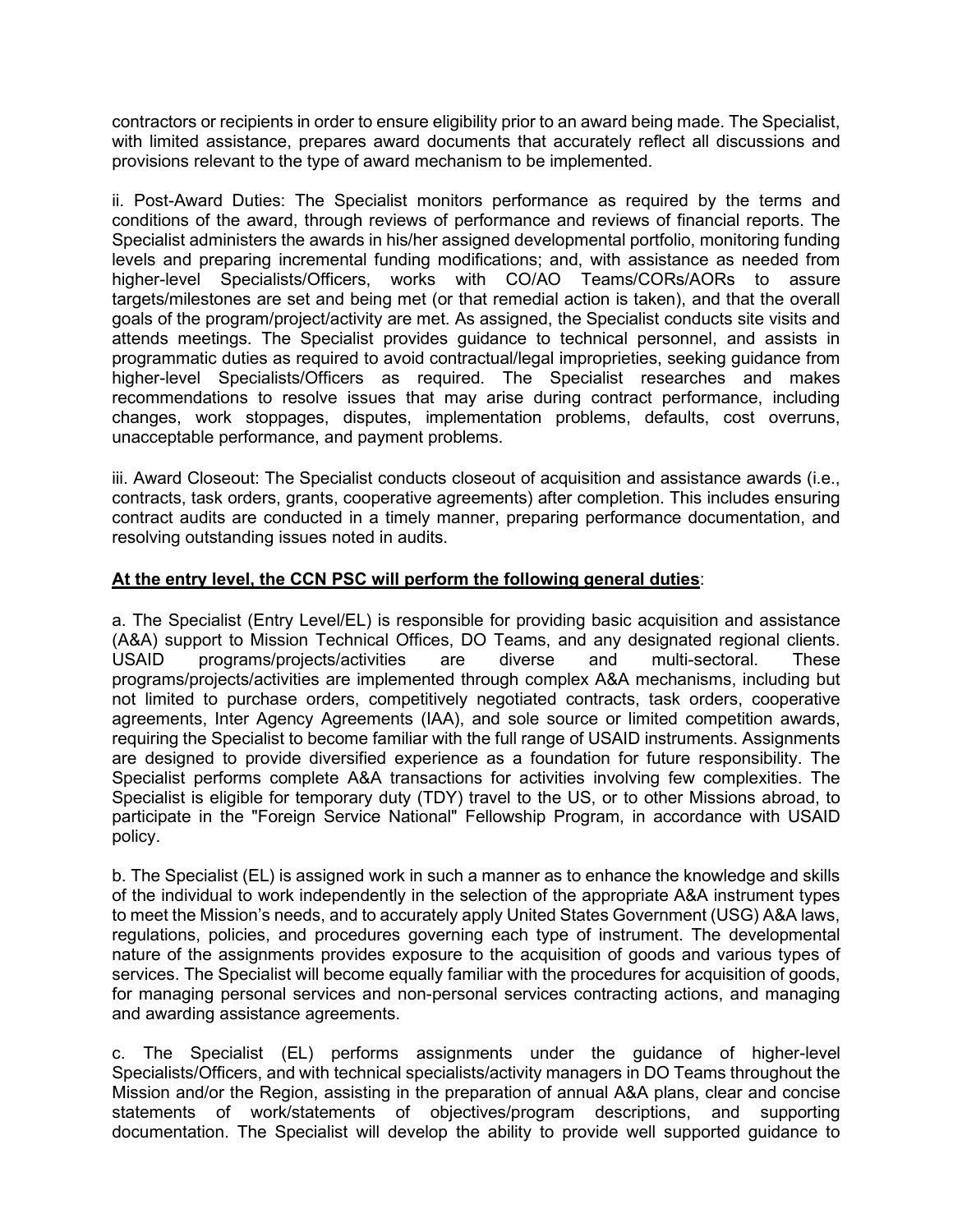technical specialists/activity managers pertaining to their A&A-related responsibilities and procedures.

Specific developmental duties include:

i. Pre-Award Duties: The Specialist participates in meetings on A&A planning; collects and analyzes data, and prepares and updates tracking tools in order to monitor pending actions; works with clients to assist in the preparation of justifications, waivers, deviations, and other necessary approvals, as needed; and, reviews GLAAS Requisitions (REQs) for completeness and clarity before endorsing them to higher-level Specialists/Officers. The Specialist prepares solicitation documents in GLAAS, and electronically posts solicitations; and, works with higher-level Specialists/Officers to ensure compliance with FAR and AIDAR publicizing requirements, including publication of synopses and solicitations, as prescribed. The Specialist works with higher-level Specialists/Officers to prepare Requests for Proposal and Notices of Funding Opportunities. The Specialist assists higher-level Specialists/Officers in pre-award activities for competitive solicitations, and with pre-award assessment surveys of potential contractors or recipients, in order to ensure eligibility prior to an award being made. The Specialist directly performs simple procurement actions for supplies or services below the simplified acquisition threshold (SAT) that require limited use of negotiation techniques and analysis.

ii. Post-Award Duties: The Specialist assists higher-level Specialists/Officers in monitoring performance as required by the terms and conditions of the award, through reviews of performance and reviews of financial reports. The Specialist administers the awards in the assigned developmental portfolio, monitoring funding levels and preparing incremental funding modifications; and, under the guidance of higher-level Specialists/Officers, works with CO/AO Teams/CORs/AORs to assure targets/milestones are set and being met (or that remedial action is taken), and that the overall goals of the program/project/activity are met. As assigned, the Specialist conducts site visits and attends meetings. The Specialist provides guidance to technical personnel, and assists in programmatic duties as required to avoid contractual/legal improprieties, seeking guidance from higher-level Specialists/Officers as required. The Specialist assists in researching and resolving issues that may arise during contract performance, including changes, work stoppages, disputes, implementation problems, defaults, cost overruns, unacceptable performance, and payment problems.

iii. Award Closeout: The Specialist assists in the closeout process for acquisition and assistance awards (i.e., contracts, task orders, grants, cooperative agreements) after completion. These include ensuring contract audits are conducted in a timely manner, preparing performance documentation, and resolving outstanding issues noted in audits.

**12. PHYSICAL DEMANDS:** The work requested does not involve undue physical demands.

# **II. MINIMUM QUALIFICATIONS REQUIRED FOR THIS POSITION**

### **Full Performance Level (FSN-11):**

**a. Education:** Possession of a Baccalaureate Degree or the equivalent of a four-year US college/university (or equivalency accreditation if a non-US institution) degree is required. *Note: Additional education will NOT be substituted for Experience*

**b. Prior Work Experience:** A minimum of five years of progressively responsible work experience in acquisition and assistance, development assistance, or a position that requires closely related skills, such as program management, law, or financial management, is required. One year of this experience must have been gained working in a position equivalent to no less than the next lower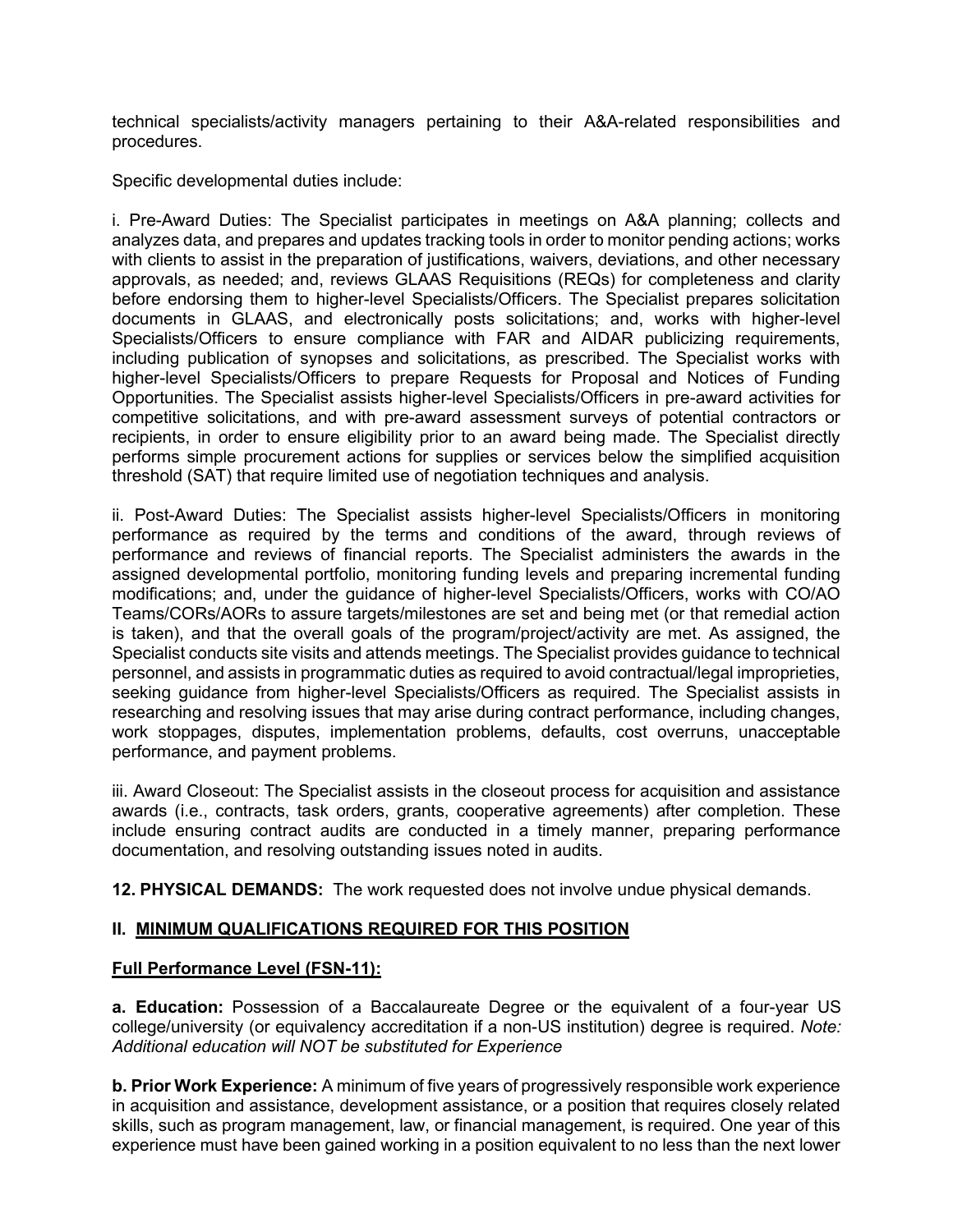level of FSN responsibility in this or an occupation that requires similar skills, within a USG organization, the Host Government, the private sector, or within an international or donor organization. *Note: Additional experience will NOT be substituted for Education.* 

**c. Post Entry Training:** In order to qualify at the FSN-11 level, the Specialist must be certified at the Federal Acquisition Certification in Contracting (FAC-C) Level - 1, and have additionally completed USAID Essential Elements in Assistance and CON 237 Simplified Acquisition Procedures (SAP) or equivalent. FAC-C Level II & III courses may be provided, in person or online, over a period of time as a part of the continuing requirement for all A&A professionals to complete a minimum of eighty (80) Continuous Learning Points for every two-year period. In addition, the Specialist may be provided with formal or on-the-job training to keep abreast of changes in the ADS, FAR, CFR, OAA-Intranet, the AIDAR, and Office and Mission operating and administrative procedures. Off-site formal training, if considered necessary, will be provided based on availability of course offerings, and availability of funds.

**d. Language Proficiency:** ADS 438 and Interagency Language Roundtable (ILR) Level 4 (advanced professional proficiency, speaking and reading; see https://www.govtilr.org/) English and local language proficiency (if appropriate), both oral and written, is required.

**e. Job Knowledge:** Knowledge of public and/or private-sector business processes is required. Professional level knowledge of USG A&A regulations and policies, and/or knowledge and understanding of how to execute and administer a complex acquisition and assistance portfolio is required, particularly as it relates to acquisition through methods of negotiation, sealed bidding, simplified acquisition procedures, and that result in standard and established contract types. A professional level of knowledge of host-country and regional markets pertaining to program/project/activity requirements for services and commodities, and a good knowledge and understanding of US/local market and pricing methods is required.

**f. Skills and Abilities**: The ability to independently plan and administer complex A&A activities and provide A&A support for Agency programs and projects in a timely manner, is required. The ability to apply contracting and assistance regulations, procedures, and policies to complex acquisition and assistance programs, is required. Ability to manage the competition phase of new agreements and contracts and to perform cost or price analysis in both a competitive and noncompetitive environment is required. Skill in solving practical problems relating to A&A is required. An ability to deal effectively with mid- to high-level representatives of the US, local, and Regional business community, and with colleagues in USAID Missions and/or host governments throughout the Region, is required. Skill in the use of most elements of the Microsoft Business suite is required. Good analytical, negotiating, and time management skills, along with strong proofreading skills and attention to detail, are required. The ability to work calmly, tactfully, and effectively under pressure is essential, as well as the ability to maintain strict CONFIDENTIALITY, and meet all STANDARDS OF CONDUCT/ETHICS STANDARDS in accordance with US law throughout all phases of the A&A process, is required.

### **Intermediate Level (FSN-10):**

**a. Education:** Possession of a Baccalaureate Degree or the equivalent of a four-year US college/university (or equivalency accreditation if a non-US institution) degree is required. *Note: Additional education will NOT be substituted for Experience.*

**b. Prior Work Experience:** A minimum of four years of progressively responsible experience in acquisition and assistance, development assistance, or a position that requires closely related skills, such as program management, law, or financial management, is required. One year of this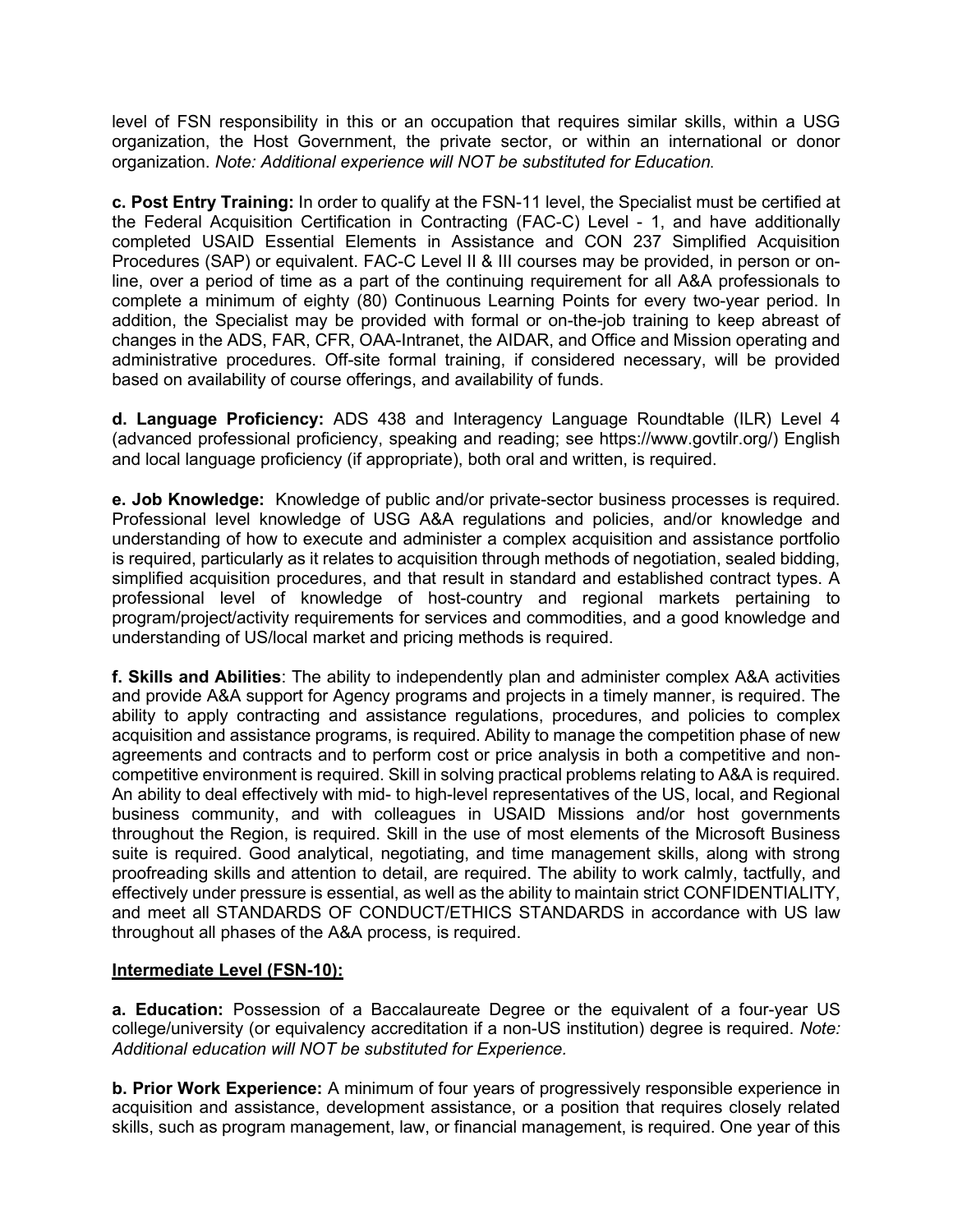experience must have been gained working at a Fully Successful level in a position equivalent to no less than the next lower level of FSN responsibility in this or an occupation that requires similar skills, within a USG organization, the Host Government, the private sector, or within an international or donor organization*. Note: Additional experience will NOT be substituted for Education.*

**c. Post Entry Training:** Successful completion of all online courses required for Federal Acquisition Certification in Contracting (FAC-C) Level I, USAID Essential Elements in Assistance, and CON 237 Simplified Acquisition Procedures (SAP) or equivalent. FAC-C Level I certification is not required to achieve the FSN -10 level, only that the required training has been completed in accordance with the ILTP. The Specialist will be provided additional formal and/or on-the-job training in the ADS, FAR, AIDAR, other CFR, and Mission and Office operating and administrative procedures. Training covering Assistance, Simplified Acquisition, and other formal and/or on-thejob training, as considered appropriate, will be provided based on availability of course offerings, and availability of funds. The Specialist will have a formal Individual Learning and Training Plan (ILTP) of courses leading to successful completion of Federal Acquisition Certification in Contracting (FAC-C) Level I.

**d. Language Proficiency:** ADS 438 and Interagency Language Roundtable (ILR) Level 4 (advanced professional proficiency, speaking and reading; see https://www.govtilr.org/) English and local language proficiency (if appropriate), both oral and written, is required.

**e. Job Knowledge:** Knowledge of public and/or private-sector business processes is required. An understanding of USG A&A regulations and policies, and/or knowledge and understanding of how to execute and administer a moderately complex acquisition and assistance portfolio, is required, particularly as it relates to acquisition through methods of negotiation, sealed bidding, simplified acquisition procedures, and that result in standard and established contract types. A good knowledge of host-country and regional markets pertaining to activity requirements for services and commodities, and a good knowledge and understanding of US/local market and pricing methods, is required.

**f. Skills and Abilities:** The ability to semi-independently plan and administer A&A activities and provide A&A support for Agency programs and projects in a timely manner, is required. The ability to apply contracting and assistance regulations, procedures, and policies to acquisition and assistance programs involving moderate complexities, is required. The ability to manage the competition phase of new agreements and contracts of moderate complexity, and to perform cost or price analysis in both a competitive and non-competitive environment, is required. Skill in solving practical problems relating to A&A is required. An ability to deal effectively with mid- to high-level representatives of the US, local, and Regional business community, and with colleagues in USAID Missions and/or host governments throughout the Region, is required. Skill in the use of most elements of the Microsoft Business suite is required. Good analytical, negotiating, and time management skills, along with strong proofreading skills and attention to detail, are required. The ability to work calmly, tactfully, and effectively under pressure is essential, as well as the ability to maintain strict CONFIDENTIALITY, and meet all STANDARDS OF CONDUCT/ETHICS STANDARDS in accordance with US law throughout all phases of the A&A process, is required.

### **Entry Level (FSN-09):**

**a. Education:** Possession of a Baccalaureate Degree or the equivalent of a four-year US college/university (or equivalency accreditation if a non-US institution) degree is required. *Note: Additional education will NOT be substituted for Experience.*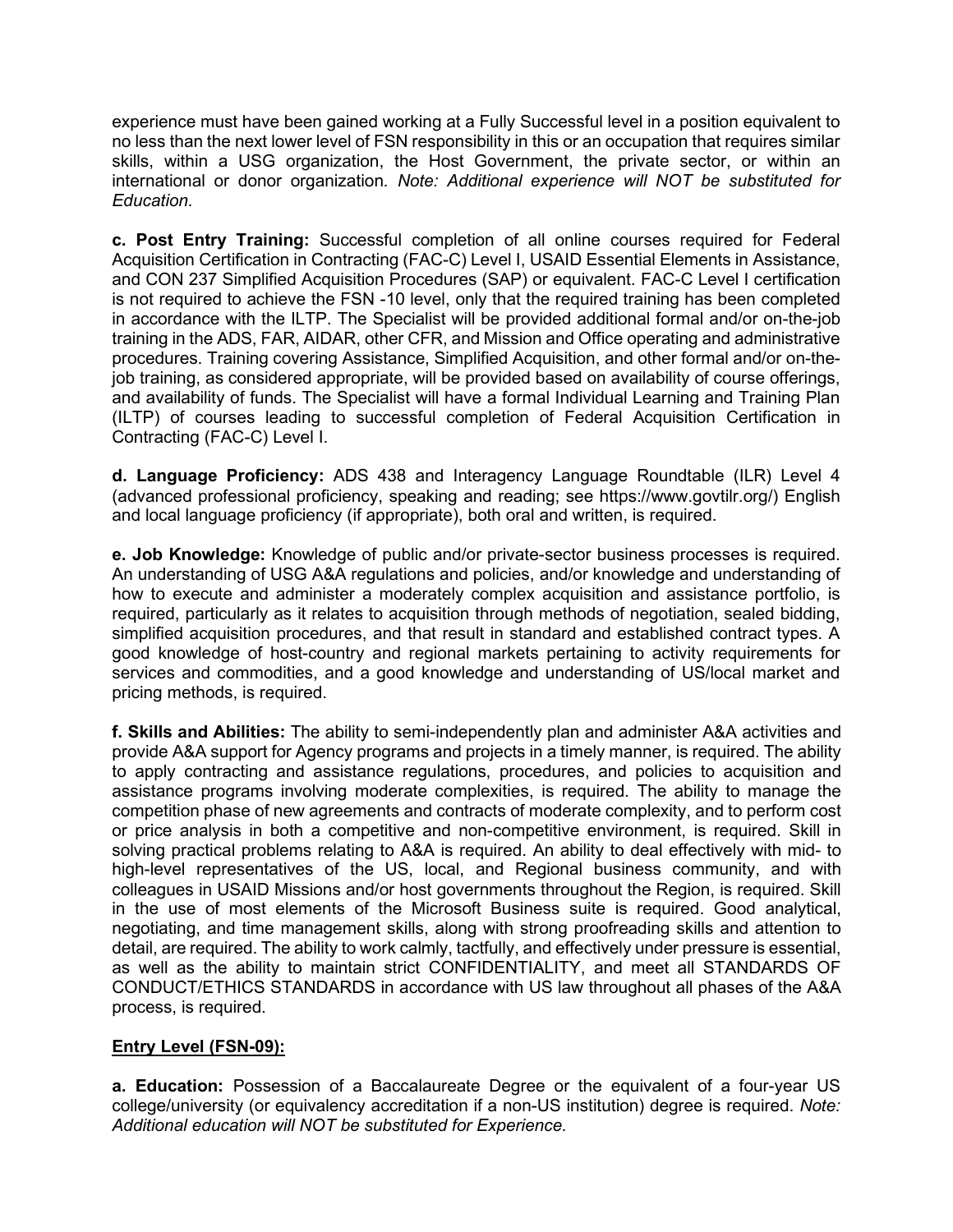**b. Prior Work Experience:** A minimum of three years of progressively responsible experience in acquisition and assistance, development assistance, or a position that requires closely related skills, such as program management, law, or financial management, is required. One year of this experience must have been gained working in a position equivalent to no less than the next lower level of FSN responsibility in this or an occupation that requires similar skills, within a USG organization, the Host Government, the private sector, or within an international or donor organization. *Note: Additional experience will NOT be substituted for Education.*

**c. Post Entry Training:** There are no specific pre-entry training requirements for this entry level position. The Specialist will be provided formal and/or on-the-job training in the ADS, FAR, AIDAR, other CFR, and Mission and Office operating and administrative procedures. Training covering Assistance, Simplified Acquisition, and other formal and/or on-the-job training, as considered appropriate, will be provided based on availability of course offerings, and availability of funds. The Specialist will have a formal Individual Learning and Training Plan (ILTP) of courses leading to successful completion of Federal Acquisition Certification in Contracting (FAC-C) Level I. At a minimum, the ILTP must include all of the online courses required for FAC-C level I certification, USAID Essential Elements in Assistance, and CON 237 Simplified Acquisition Procedures (SAP) or the equivalent. It is not expected that FAC-C Level I certification will be obtained at the FSN-09 level, only that the required training has been completed in accordance with the ILTP.

**d. Language Proficiency:** ADS 438 and Interagency Language Roundtable (ILR) Level 4 (advanced professional proficiency, speaking and reading; see https://www.govtilr.org/) English and local language proficiency (if appropriate), both oral and written, is required.

**e. Job Knowledge:** Knowledge of public and/or private-sector business processes, or the ability to quickly gain such knowledge, is required. An understanding of USG A&A regulations and policies, and/or knowledge and understanding of how to execute and administer a complex acquisition and assistance portfolio, and/or the ability to quickly gain such understanding, is required, particularly as it relates to acquisition through methods of negotiation, sealed bidding, simplified acquisition procedures, and that result in standard and established contract types.

**f. Skills and Abilities:** The ability to plan and administer simple A&A activities, and provide A&A support for Agency programs and projects in a timely manner, is required. The ability to apply contracting and assistance regulations, procedures, and policies to acquisition and assistance programs involving few complexities, is required. Skill in solving practical problems relating to A&A is required. An ability to deal effectively with mid- to high-level representatives of the US, local, and regional business community, and with colleagues in USAID Missions and/or host governments throughout the region, is required. Skill in the use of most elements of the Microsoft Office suite is required. Good analytical, negotiating, and time management skills, along with strong proofreading skills and attention to detail, are required. The ability to work calmly, tactfully, and effectively under pressure is essential, as well as the ability to maintain strict CONFIDENTIALITY, and meet all STANDARDS OF CONDUCT/ETHICS STANDARDS in accordance with US law throughout all phases of the A&A process, is required.

# **III. EVALUATION AND SELECTION FACTORS**

Offerors seeking consideration for the full performance level will be considered in isolation first, and only if no acceptable offeror is found at that level, the Technical Evaluation Committee (TEC) will proceed to review offerors at the lower levels.

Applicants will be evaluated against the following criteria:

- 1. Education;
- 2. Prior Work Experience;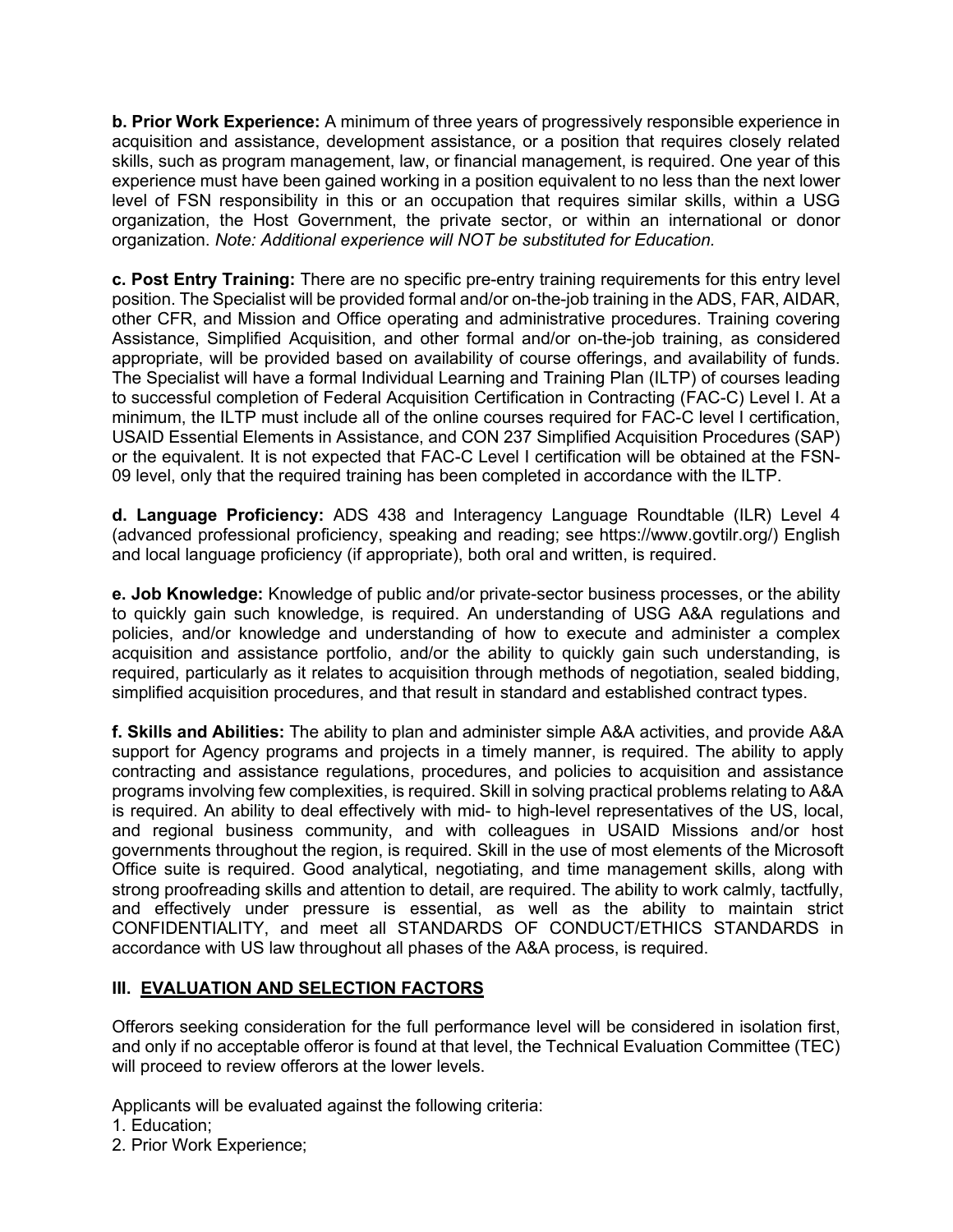- 3. Language Proficiency;
- 4. Job Knowledge;
- 5. Skills and Abilities.

The TEC will next consider offerors for the intermediate level. The TEC will only proceed to consider offerors at the entry level if no acceptable intermediate offerors are identified.

### **IV. SUBMITTING AN OFFER**

1. Eligible Offerors must fully meet the minimum qualification requirements. Qualified individuals are requested to submit a cover letter and curriculum vitae addressing each selection criterion detailed below with specific and comprehensive information supporting each item; and names, contact numbers, and addresses of three professional references.

Packages should be received by **COB Wednesday, December 15, 2021** via e-mail: **[CentralAsiaJobs@usaid.gov](mailto:CentralAsiaJobs@usaid.gov)** (with autoreply) and/or **almatyhr@usaid.gov**

Only short-listed candidates will be contacted. No late submissions will be accepted.

USAID/CA reserves the right to obtain from previous employers' relevant information concerning the applicant's past performance and may consider such information in its evaluation. If an applicant does not wish USAID to contact a current employer for a reference check, this should be stated in the applicant's cover letter, and USAID will delay such reference check pending communication with the applicant.

2. Offers must be received by the closing date and time specified above and in **Section I, item 3,** and submitted to the Point of Contact in **Section I, item 12.**

3. To ensure consideration of offers for the intended position, Offerors must prominently reference the Solicitation number in the offer submission.

4. As this solicitation is for a "ladder" position, Offerors must identify the FSN-equivalent level at which level(s) the Offeror wants to be considered. If the TEC determines that an Offeror is not qualified at the position level(s) the Offeror identified, the Offeror will not be considered further unless the Offeror identified that they are willing to be considered at any lower level(s). An offeror who fails to identify any level for consideration, will be evaluated only against the full performance level.

### **V. LIST OF REQUIRED FORMS FOR PSC HIRES**

Once the CO informs the successful Offeror about being selected for a contract award, the CO will provide the successful Offeror instructions about how to complete and submit necessary forms.

### **VI. BENEFITS/ALLOWANCES**

According to Local Compensation Plan.

# **VII. TAXES**

The contractor is solely responsible for all taxation obligations in accordance with cooperating country laws. USAID reserves the right to request proof of payment of taxes by the employee.